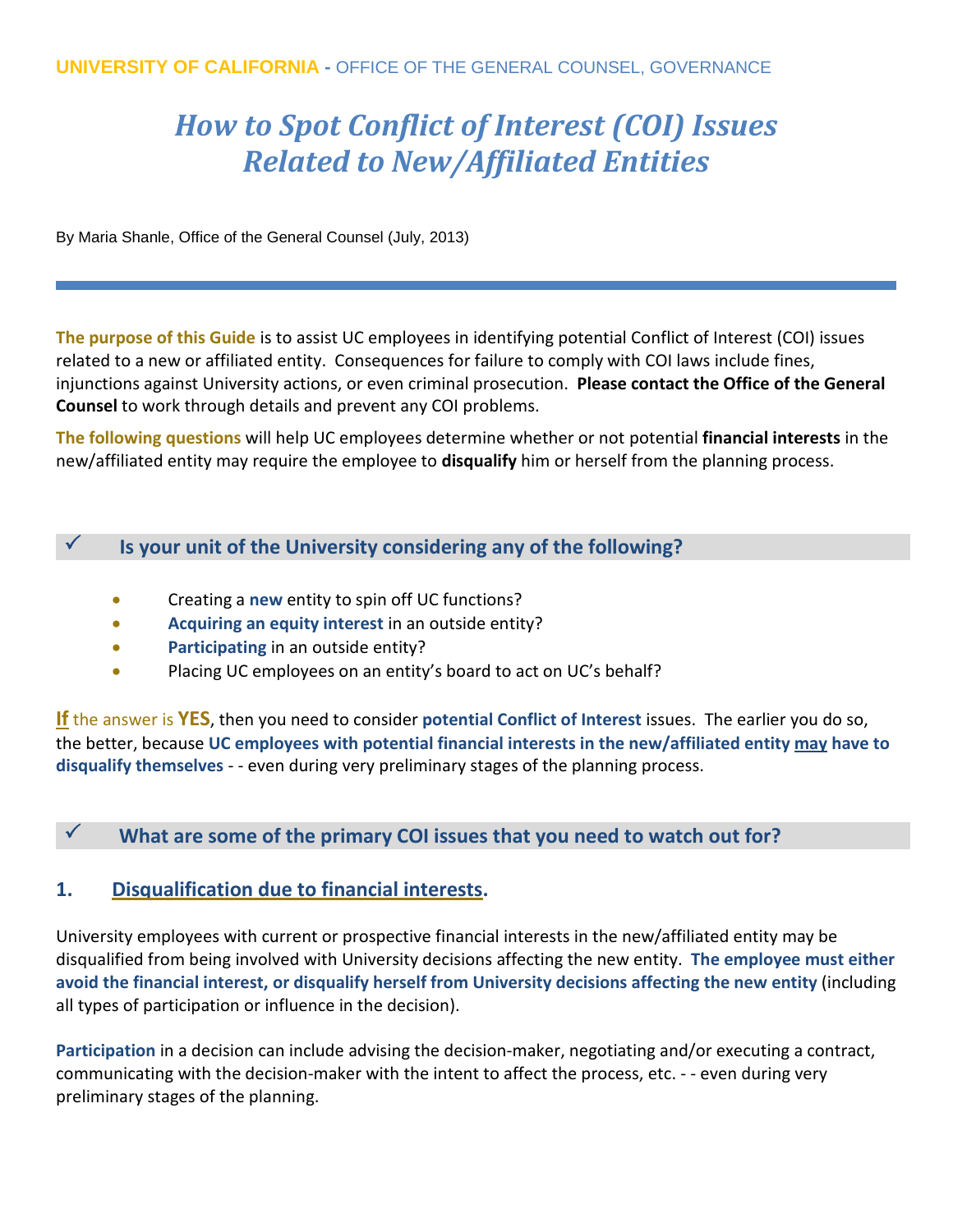# **Common financial interests to be aware of** in the context of new/affiliated entities **include:**

|                                                        | <b>Entity is Non-Profit</b>                                                                                                                                                                           | <b>Entity is For Profit</b>                                                                                                                                                                                               | <b>Result</b>                                                                                                                                                                                                                  |
|--------------------------------------------------------|-------------------------------------------------------------------------------------------------------------------------------------------------------------------------------------------------------|---------------------------------------------------------------------------------------------------------------------------------------------------------------------------------------------------------------------------|--------------------------------------------------------------------------------------------------------------------------------------------------------------------------------------------------------------------------------|
| <b>Disqualifying</b><br>Financial<br>Interest          | Board fees<br>$\bullet$<br>Salary (unless Entity is a<br>state government agency)<br>Effect on personal<br>finances over \$250                                                                        | • Board fees<br>• Travel expenses or per<br>diem reimbursement<br>Salary<br>$\bullet$<br>Effect on personal<br>finances over \$250<br>Paid or unpaid position<br>as a board member,<br>partner, officer,<br>manager, etc. | STOP. University employee<br>must avoid having these<br>financial interests OR must<br>recuse himself from<br>making, participating in, or<br>influencing University<br>decisions with regard to<br>the new/affiliated Entity. |
| NOT a<br><b>Disqualifying</b><br>Financial<br>Interest | • Travel expenses or per<br>diem reimbursement<br>Salary from a state<br>$\bullet$<br>government agency<br>(including UC)<br>Unpaid position as a board<br>member, partner, officer,<br>manager, etc. |                                                                                                                                                                                                                           | OK SO FAR.<br>Disqualification is not<br>required solely on this basis.<br>But check for other potential<br>financial interests, below.                                                                                        |

**Other financial interests** that could trigger disqualification **include: Business investments in the entity, income from the entity, or gifts from the entity**. Financial interests include the employee's interest *and* those of the employee's immediate family (spouse and dependent children).

# **2. Ban on influencing prospective employment.**

University employees are also disqualified from being involved in University decisions affecting the new/affiliated entity, even if they do not have a current financial interest, if the employee is negotiating (i.e. has an interview or discusses an employment offer), or has accepted an offer of, prospective employment with the new entity.

## **3. Post-employment bans.**

Certain bans may apply to employees who leave the University to work for the new/affiliated entity. All former University employees are prohibited from being compensated to advise the new entity on the same matter on which they previously worked as a UC employee (the ban on "switching sides"). Former employees who were Form 700 filers are prohibited from being compensated to appear before the University on behalf